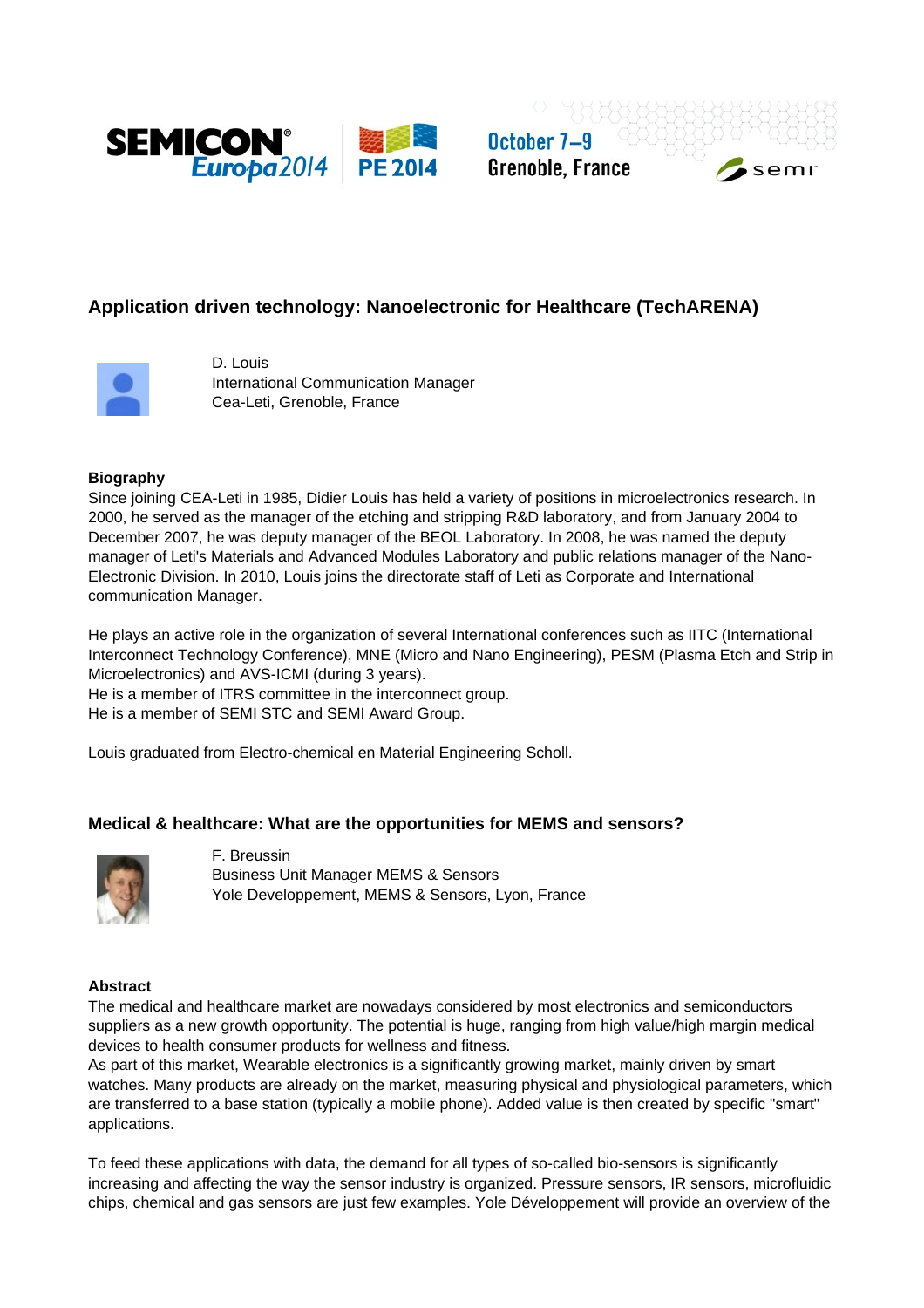applications and the challenges industry will face to enter this market.

### **CV of presenting author**

Frédéric Breussin is responsible for the MEMS and Sensors activity. He has supported many companies in their innovation and product development strategy in making the bridge between micro systems technologies and their applications in consumer, automotive, industrial, Life sciences, diagnostics and medical device industries. He holds an Engineering diploma from INSA Rouen & a DEA in fluid mechanics from University of Rouen.

# **Implantable Glucose BioFuel Cells**



P. Cinquin **Director** UJF / CNRS / CHU Grenoble, Grenoble, France

### **Abstract**

An Implantable BioFuel Cell (IBFC) is a device that produces power only from the chemicals that are naturally occurring inside the body. We have been working on two approaches to creating an IBFC. The first approach is to use chemicals such as glucose and oxygen to provide the fuel for an enzymatic IBFC. The second approach is to use electrolytes such as sodium to provide the fuel for a biomimetic IBFC.

We have demonstrated the feasibility of implanting in rats the enzymatic biofuel cells that are capable of utilising glucose and oxygen from the physiological fluids to create power for other implanted medical devices. We were able to obtain a power to volume ratio of the order of magnitude of 1  $\mu^{***}$  W.  $\mu^{***}$  L-1 and to demonstrate the stability of the device during 3 months. We are presently optimizing the device, notably by using printing techniques for the fabrication of the electrodes and by exploring the potential of porous silicon for the packaging.

Another type of IBFC involves a biomimetic approach. This biofuel cell generates electricity by imitating salt transport that occurs naturally in the cells of the body: electrolytes such as sodium are used to provide the fuel for power generation. At the heart of the device is a lipid bilayer containing transport proteins similar to the ones naturally occurring in a cellular membrane. Gradients of sodium are then transformed into voltage and power. Preliminary results show that a biomimetic membrane of 0.3 cm2 can produce an output of 59  $\mu^{***}$  W, which is encouraging since such membranes are able to be easily stacked in series and in parallel.

The very interesting power to volume ratio opens interesting perspectives of applications of IBFCs, for instance to power implantable medical devices such as lead-less pacemakers or robotic artificial urinary sphincters.

#### **CV of presenting author**

Philippe Cinquin, 58, is Professor of Medical Informatics at Grenoble University (France). He heads TIMC-IMAG, UMR5525, a Research Unit of CNRS and of Universite Joseph Fourier, CAMI (Computer Assisted Medical Interventions) Labex, and co-heads CIC-IT 803 (Centre of Clinical Investigation - Technological Innovation) of INSERM, Grenoble's University Hospital and Joseph Fourier University. He holds a PhD in Applied Mathematics and is a Medical Doctor. In 1984, he launched a research team on Computer-Assisted Medical Interventions (CAMI), which led to innovative surgical practice, benefiting to more than 100 000 patients, thanks to the creation of several startup companies. He recently turned on intra-body energy scavenging in order to power implanted medical devices. He was the recipient of the 1999 Maurice E. Muller Award for excellence in computer-assisted orthopedic surgery, of the 2003 CNRS Silver Award, of the 2013 CNRS Innovation Award and of the 2014 Ambroise Pare award of the French Academy of Surgery. He is a member of the French Academy of Surgery. He is co-lead inventor of the "Biofuel cell with glucose" patent, which is finalist of the 2014 European Inventor Award.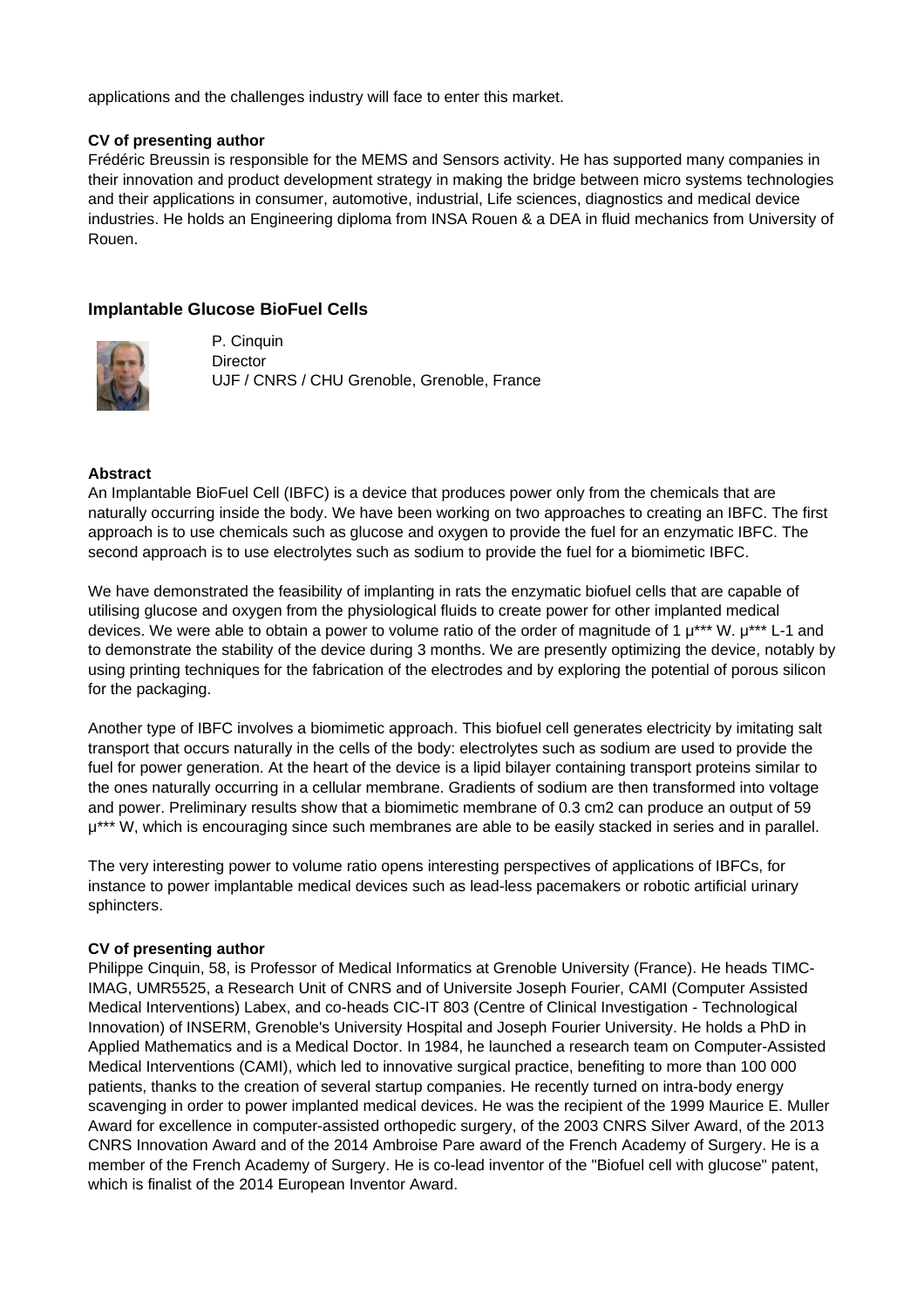# **Active implantable medical devices requirements for Nanoelectronics**



R. Dal Molin Director of Scientific and Technical Coordination SORIN CRM, Clamart, France

### **Abstract**

Active implantable medical devices have already a long history of innovation for improving their reliability and robustness, for decreasing their size, for increasing their longevity, for increasing their functionalities, for decreasing the cost of the therapy.

There are still some barriers that limit their use in a much greater way than it should be. Barriers like:

- Affordability by patient or healthcare system

- Lack of evidence of cost-risk benefit
- Acceptance by patient of an implant
- Removal of the active implantable medical devices
- Reliability of the active implantable medical devices

In the presentation we will discuss how nanoelectronics can help to improve the use of active implantable medical devices.

### **CV of presenting author**

Renzo Dal Molin is the Director of Scientific and Technical Coordination for SORIN CRM (Cardiac Rhythm Management), which is a business unit of SORIN GROUP.

He is responsible for research mainly conducted in

European projects.

His scope is to bring innovation in pacemakers, implantable sensors and defibrillators, active implantable medical devices communication and home monitoring systems.

He is Vice Chairman of EPoSS,(European Technology Platform

on Smart Systems) Chairman of Working Groups Smart Systems

for Healthy Living and Applied Micro-Nano-Bio Systems.

He is very active in telecommunication standardization as

he was involved in ECC reports 149 and 150 published by the European Communications Office and rapporteur of ETSI

standards EN 301 559 and EN 301 489-35. He is Project Coordinator or SORIN CRM responsible for European or national projects.

He has a 34 years experience in bioelectronics, ASIC design, Microelectronics Packaging, Interconnect and Assembly.

He obtained his master in Electronics and Biomedical Engineering in 1979 from ESSTIN and University of Nancy

France.

He then occupied in SORIN CRM different positions like

hardware & software project engineer, pacemaker & defibrillator project manager, MEMS analog&digital integrated circuits design manager.

He holds more than 20 US and European patents.

# **What MEMS can bring to medical devices : selected examples**